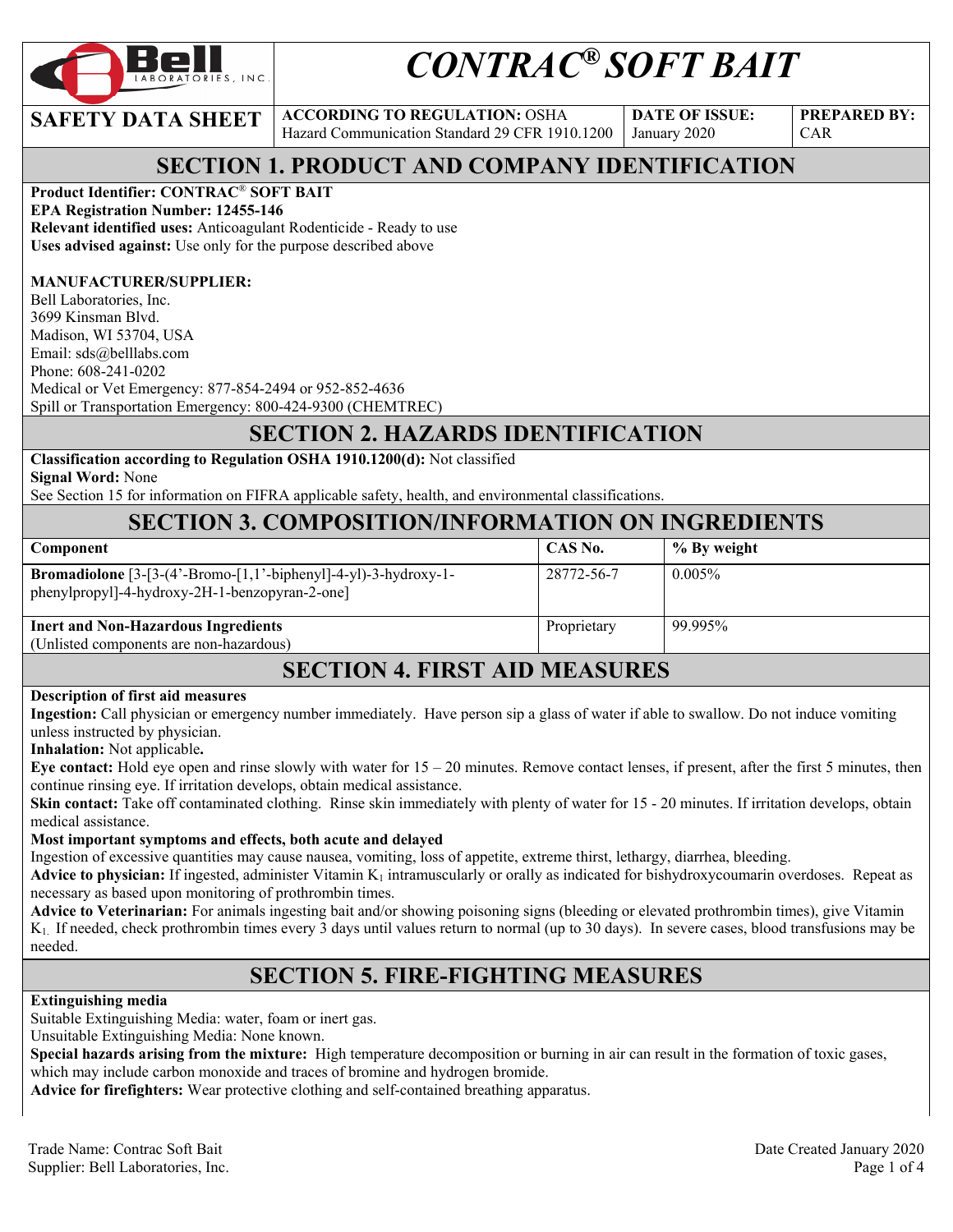### **SECTION 6. ACCIDENTAL RELEASE MEASURES**

**Personal precautions, protective equipment and emergency procedures**: Gloves should be worn when handling the bait. Collect spillage without creating dust.

**Environmental precautions:** Do not allow bait to enter drains or water courses. Where there is contamination of streams, rivers or lakes contact the appropriate environment agency.

**Methods and materials for containment and cleaning up**

**For Containment:** Sweep up spilled material immediately. Place in properly labeled container for disposal or re-use.

**For Cleaning Up:** Wash contaminated surfaces with detergent. Dispose of all wastes in accordance with all local, regional and national regulations.

**Reference to other sections:** Refer to Sections 7, 8 & 13 for further details of personal precautions, personal protective equipment and disposal considerations.

# **SECTION 7. HANDLING AND STORAGE**

**Precautions for safe handling**: Do not handle the product near food, animal foodstuffs or drinking water. Keep out of reach of children. Do not use near heat sources, open flame, or hot surfaces. As soon as possible, wash hands thoroughly after applying bait and before eating, drinking, chewing gum, using tobacco, or using the toilet.

**Conditions for safe storage, including any incompatibilities:** Store only in original container in a cool, dry place, inaccessible to pets and wildlife. Do not contaminate water, food or feed by storage or disposal. Keep containers closed and away from other chemicals.

## **SECTION 8. EXPOSURE CONTROLS/PERSONAL PROTECTION**

| <b>Established Limits</b> |                 |                 |                     |
|---------------------------|-----------------|-----------------|---------------------|
| Component                 | OSHA            | ACGIH           | <b>Other Limits</b> |
| <b>Bromadiolone</b>       | Not Established | Not Established | Not Established     |

**Appropriate Engineering Controls:** Not required

**Occupational exposure limits:** Not established

**Personal Protective Equipment:** 

**Respiratory protection:** Not required

**Eye protection:** Not required

**Skin protection:** Shoes plus socks, and waterproof gloves.

**Hygiene recommendations:** Wash thoroughly with soap and water after handling.

### **SECTION 9. PHYSICAL AND CHEMICAL PROPERTIES**

| Information on basic physical and chemical properties |                            |
|-------------------------------------------------------|----------------------------|
| Appearance/Color:                                     | Blue paste                 |
| Odor:                                                 | Sweet grain-like           |
| <b>Odor Threshold:</b>                                | No Data                    |
| pH:                                                   | No Data                    |
| <b>Melting point:</b>                                 | No Data                    |
| <b>Boiling point:</b>                                 | No Data                    |
| <b>Flash point:</b>                                   | No Data                    |
| <b>Evaporation rate:</b>                              | No Data                    |
| <b>Flammability:</b>                                  | No Data                    |
| <b>Upper/lower flammability or explosive limits:</b>  | No Data                    |
| <b>Vapor Pressure:</b>                                | No Data                    |
| <b>Vapor Density:</b>                                 | No Data                    |
| <b>Relative Density:</b>                              | 1.23 g/mL @ $20^{\circ}$ C |
| <b>Solubility (water):</b>                            | No Data                    |
| <b>Solubility (solvents):</b>                         | No Data                    |
| Partition coefficient: n-octanol/water:               | No Data                    |
| <b>Auto-ignition temperature:</b>                     | No Data                    |
| <b>Decomposition temperature:</b>                     | No Data                    |
| Viscosity:                                            | No Data                    |
|                                                       |                            |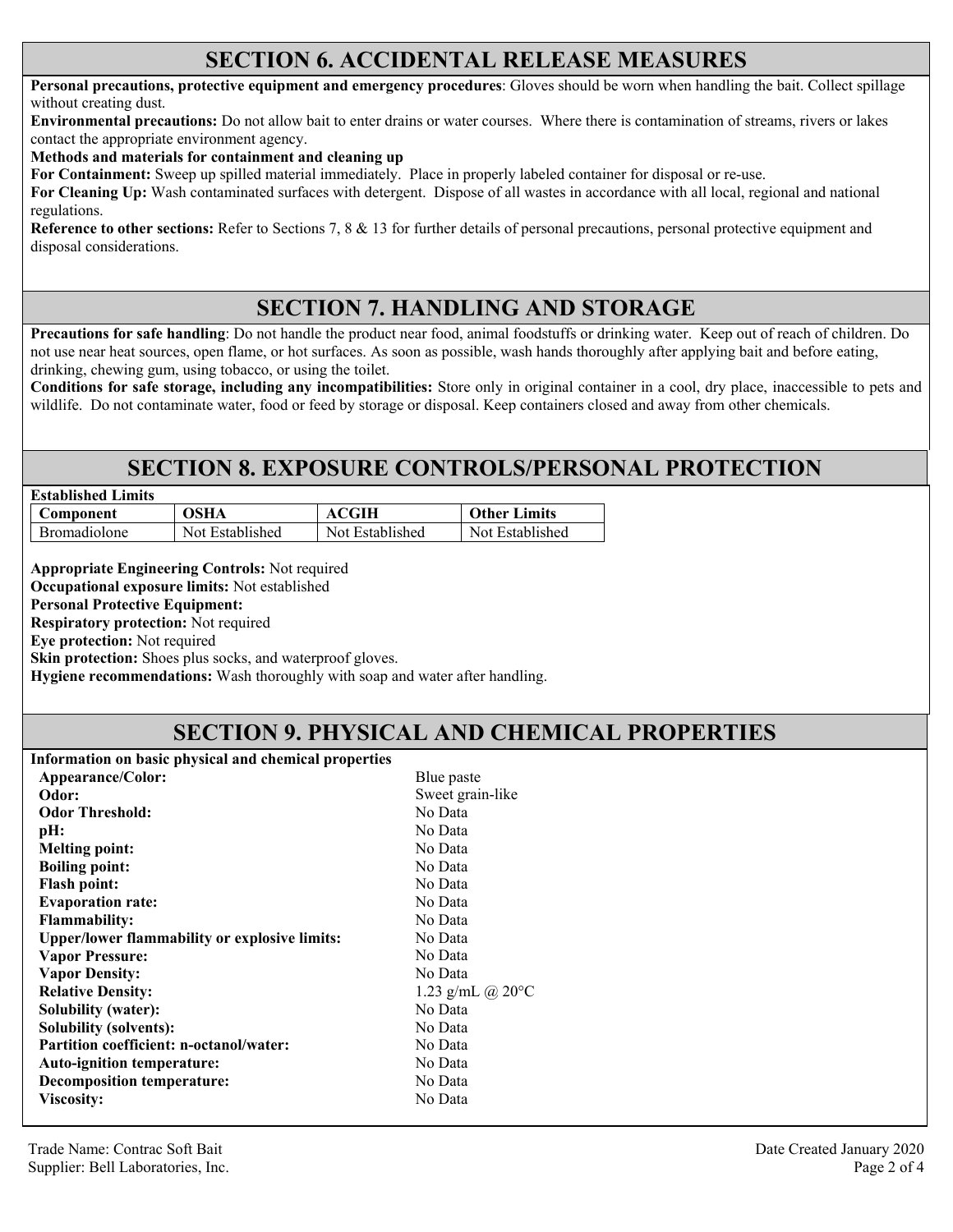# **SECTION 10. STABILITY AND REACTIVITY**

**Reactivity:** Stable when stored in original container in a cool, dry location.

**Chemical stability:** Stable when stored in original container in a cool, dry location.

**Possibility of hazardous reactions:** Refer to Hazardous decomposition products

**Conditions to avoid:** Avoid extreme temperatures (below 0°C or above 40°C).

**Incompatible materials**: Avoid strongly alkaline materials.

**Hazardous decomposition products:** High temperature decomposition or burning in air can result in the formation of toxic gases, which may include carbon monoxide and traces of bromine and hydrogen bromide.

# **SECTION 11. TOXICOLOGICAL INFORMATION**

**Information on toxicological effects** 

**Acute Toxicity** 

**LD50, oral (ingestion):** >5000 mg/kg (rats) (Bromadiolone Rat LD50 oral: 0.70 mg/kg bw).

**LD50, dermal (skin contact):** > 5001 mg/kg (rats) (Bromadiolone rabbit LD50 dermal: 1.71 mg/kg bw).

**LC50, inhalation:** Product is a paste and therefore exposure by inhalation is not relevant.

**Skin corrosion/irritation:** Not irritating to skin.

**Serious eye damage/Irritation:** Not irritating to eyes.

**Respiratory or skin sensitization:** Dermal sensitization: Not a Sensitizer (Guinea pig maximization test).

**Germ cell mutagenicity:** Contains no components known to have a mutagenetic effect.

**Carcinogenicity:** Contains no components known to have a carcinogenetic effect**.** 

| Components                 | <b>TENT</b>   | $\mathbf{D}$  | $\sim$          |
|----------------------------|---------------|---------------|-----------------|
| 110Ione<br>on<br>าลเ<br>Бr | listed<br>Not | listed<br>Noi | -listec<br>Not. |

**Reproductive Toxicity:** No data

**Aspiration Hazard:** Not applicable. Product is a paste.

**Target Organ Effects:** Reduced blood clotting ability.

### **SECTION 12. ECOLOGICAL INFORMATION**

**Ecotoxicity Effects:** This product is extremely toxic to birds and mammals. Do not apply this product directly to water, where surface water is present or to intertidal areas below the mean high water mark. Carefully follow label cautions and directions to reduce hazards to children, pets and non-target wildlife.

**Persistence and degradability:** Product is inherently biodegradable.

**Bioaccumulative potential:** Not determined. Bromadiolone water solubility is extremely low (< 0.1mg/l).

**Mobility in Soil:** Not determined. Mobility of bromadiolone in soil is considered to be limited.

**Other adverse effects:** None.

# **SECTION 13. DISPOSAL CONSIDERATIONS**

Do not contaminate water, food or feed by storage or disposal.

**Pesticide Storage:** Store only in original container in a cool, dry place inaccessible to children and pets. Keep containers closed and away from other chemicals.

**Pesticide Disposal:** Wastes resulting from the use of this product according to the label instructions must be disposed of as specified on the product label. **RCRA waste status:** This product is not regulated as a hazardous waste under Federal law. State and local regulation may affect the disposal of this product. Consult your state or local environmental agency for disposal of waste generated other than by use according to label instructions.

**Container Handling:** Non-refillable container. Do not reuse or refill this container. [Plastic:] Offer for recycling or reconditioning; or puncture and dispose of in a sanitary landfill; or by incineration. In most states, burning is not allowed. [Paper:] Dispose of empty container by placing in trash, at an approved waste disposal facility or by incineration. In most states, burning is not allowed. **RCRA Waste Status:** This product is not regulated as a hazardous waste under Federal law.

# **SECTION 14. TRANSPORT INFORMATION**

Trade Name: Contrac Soft Bait Date Created January 2020 Supplier: Bell Laboratories, Inc. 2008 and 2008 and 2008 and 2008 and 2008 and 2008 and 2008 and 2008 and 2008 and 2008 and 2008 and 2008 and 2008 and 2008 and 2008 and 2008 and 2008 and 2008 and 2008 and 2008 and 2008 and **UN number:** Not regulated **UN proper shipping name:** Not regulated **Transport hazard class(es):** Not regulated **Packing group:** Not regulated **Environmental Hazards DOT Road/Rail:** Not considered hazardous for transportation via road/rail. **DOT Maritime:** Not considered hazardous for transportation by vessel. **DOT Air:** Not considered hazardous for transportation by air. **Freight Classification:** LTL Class 60 **Transport in bulk according to Annex II of MARPOL 73/78 and the IBC code:** Not applicable **Special precautions for user:** None